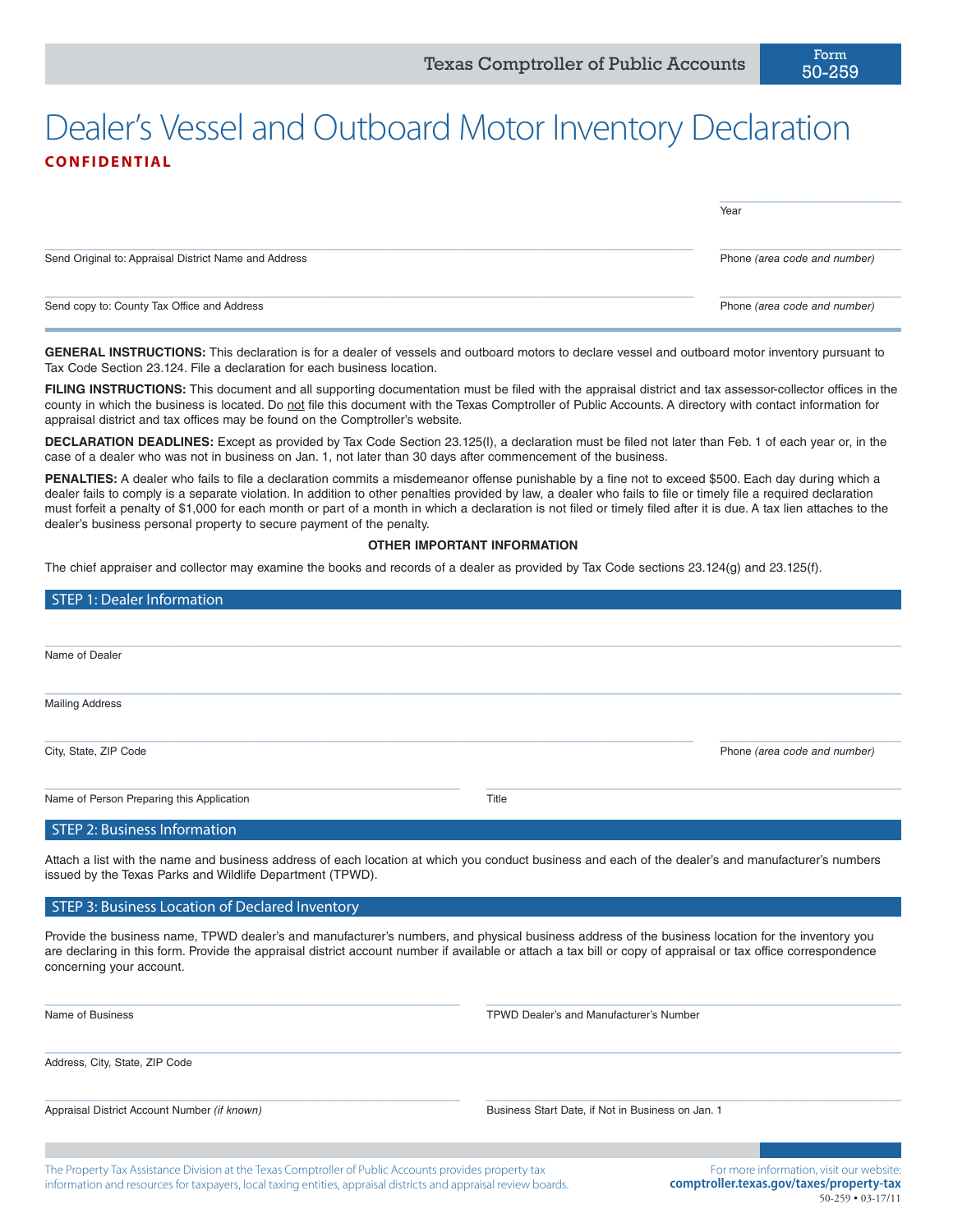### STEP 4: Breakdown of Sales and Sales Amounts

**Breakdown of units sold for the previous 12-month period corresponding to the prior tax year. If you were not in business for the entire 12-month period, report the units sold for the months you were in business. See last page for additional instructions.**

| Breakdown of sales amounts for the previous 12-month period corresponding to the prior tax year. If you were not in business for the entire |  |
|---------------------------------------------------------------------------------------------------------------------------------------------|--|
|                                                                                                                                             |  |
| \$<br><b>Subsequent Sales</b>                                                                                                               |  |
|                                                                                                                                             |  |

| Vessel and Outboard Motor<br>Inventory Sales for Prior Year |        |    |          | Market Value for<br><b>Current Tax Year</b> |
|-------------------------------------------------------------|--------|----|----------|---------------------------------------------|
| \$                                                          | $\div$ | 12 | $\equiv$ |                                             |
| STEP 6: Signature and Date                                  |        |    |          |                                             |

By signing this declaration, you certify that the dealer identified in Step 1 is the owner of a dealer's vessel and outboard motor inventory.

| print<br>here |                      |       |
|---------------|----------------------|-------|
|               | <b>Print Name</b>    | Title |
| sign<br>here  |                      |       |
|               | Authorized Signature | Date  |

**If you make a false statement on this report, you could be found guilty of a Class A misdemeanor or state jail felony under Penal Code Section 37.10.**